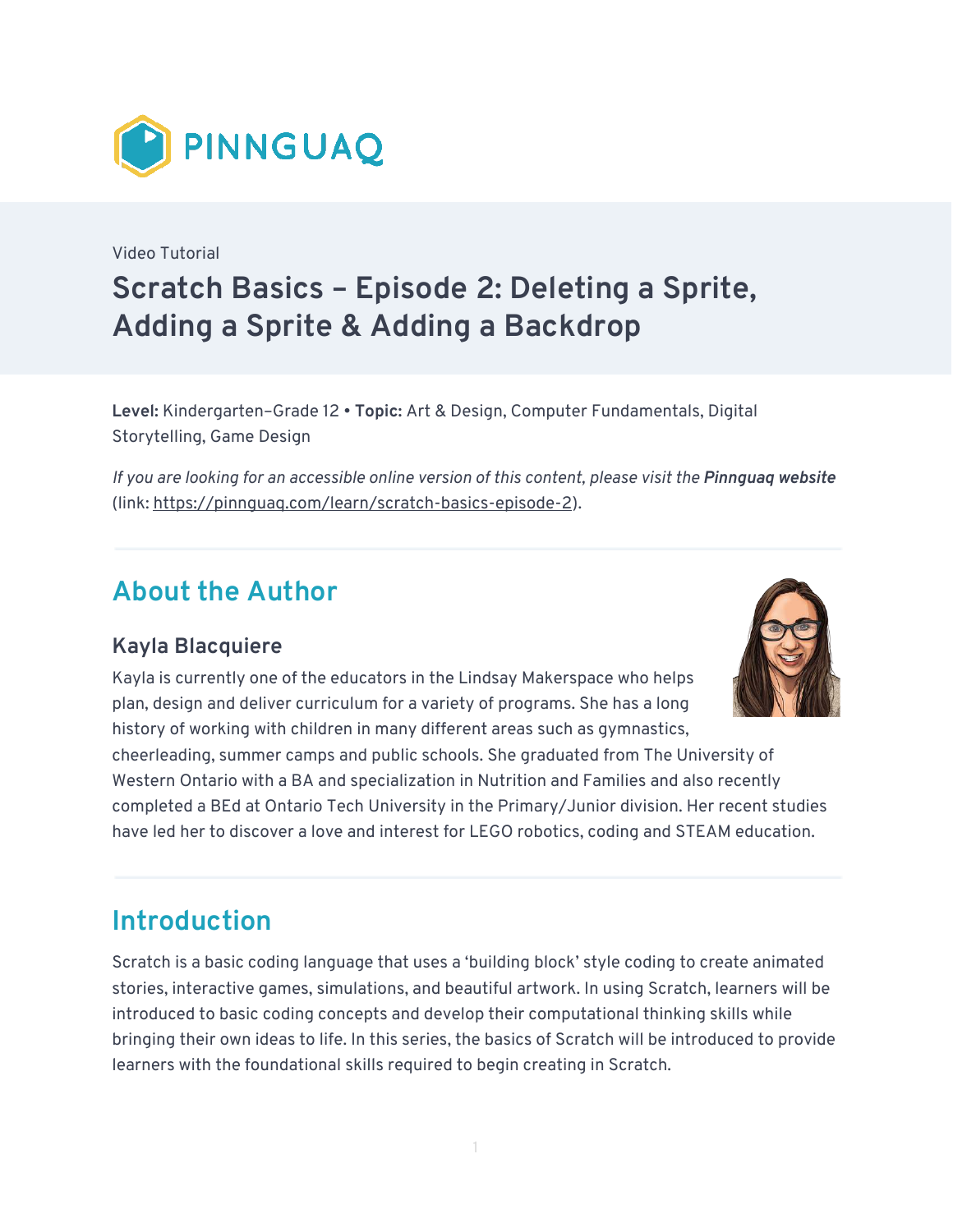Scratch makes it easy on learners who are just starting out by organizing the types of code you can use into categories, the code blocks are grouped by the following categories: **Motion, Looks, Sound, Events, Controls, Sensing, Operators, Variables** and **My Blocks**. These code blocks can be pieced together in the **Code Area** like placing jigsaw puzzle pieces together. Students can easily test their code and debug problems with their code by having the **Code Area** and the **Stage** both visible at the same time.

In this episode, learners will explore:

- Deleting a Sprite
- Adding a Sprite
- Adding a Backdrop

#### **Vocabulary**

The following vocabulary definitions are directly from **Scratch Wiki**  ([https://en.scratch-wiki.info/wiki/Scratch\\_Wiki\\_Home\)](https://en.scratch-wiki.info/wiki/Scratch_Wiki_Home).

- **Backdrop (Scratch) -** A backdrop is an image that can be shown on the Stage.
- **Code Area** The Code Area is the large empty space to the right of the Block Palette. It is an area for storing blocks that run the project. Blocks can be dragged from the Block Palette into the Code Area and arranged to form scripts.
- **Sprite (Scratch) -** Either user-created, uploaded, or found in the sprites library, are the objects that perform actions in a project.
- **Sprite Pane (Scratch) -** It is a white area located beneath the Stage where all sprites present in a project can be easily accessed to modify or inspect.
- **Stage (Scratch) -** The stage is the area where the sprites are and perform their actions. It is located in the top of the area to the right of the Code Area.

# **Materials**

Please list any materials needed in order to complete the tutorial.

● Scratch 3.0 **Online** [\(https://scratch.mit.edu/\)](https://scratch.mit.edu/) or **Desktop** ([https://scratch.mit.edu/download\)](https://scratch.mit.edu/download)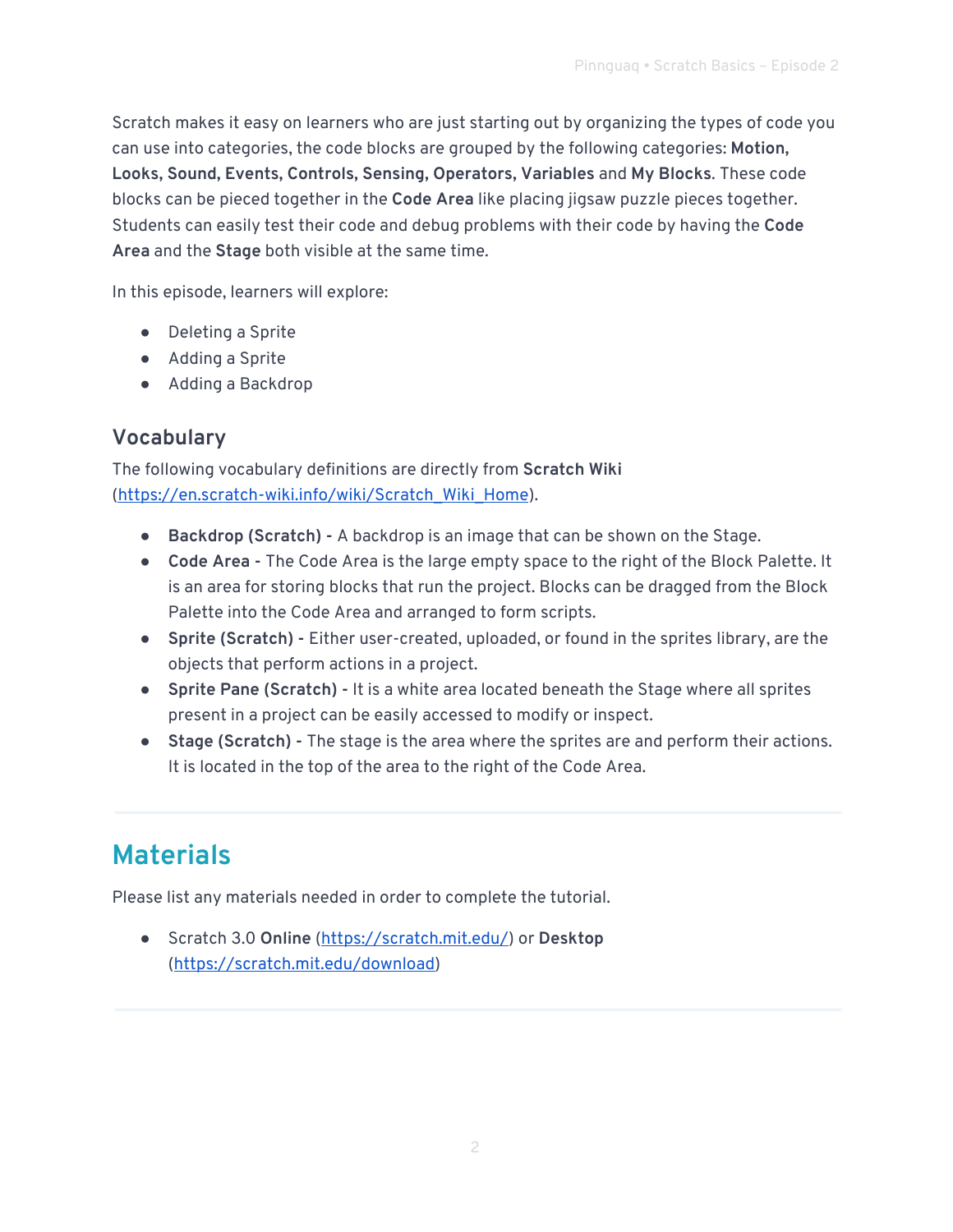# **Computer Activity**

This episode will take you through the steps of deleting a **Sprite**, adding a **Sprite** and adding a **Backdrop** to your **Stage**.

**Video Link:** <https://youtu.be/R-QuPKDAADE>

### **Deleting A Sprite**

1. Every '**New Project**' on Scratch will begin with the Cat **Sprite**. In your Sprite Pane, left click on the garbage can, located in the top right corner of the **Sprite** that you wish to delete.



### **Adding A Sprite**

1. Hover over the **Choose a Sprite** icon in the Sprite Pane.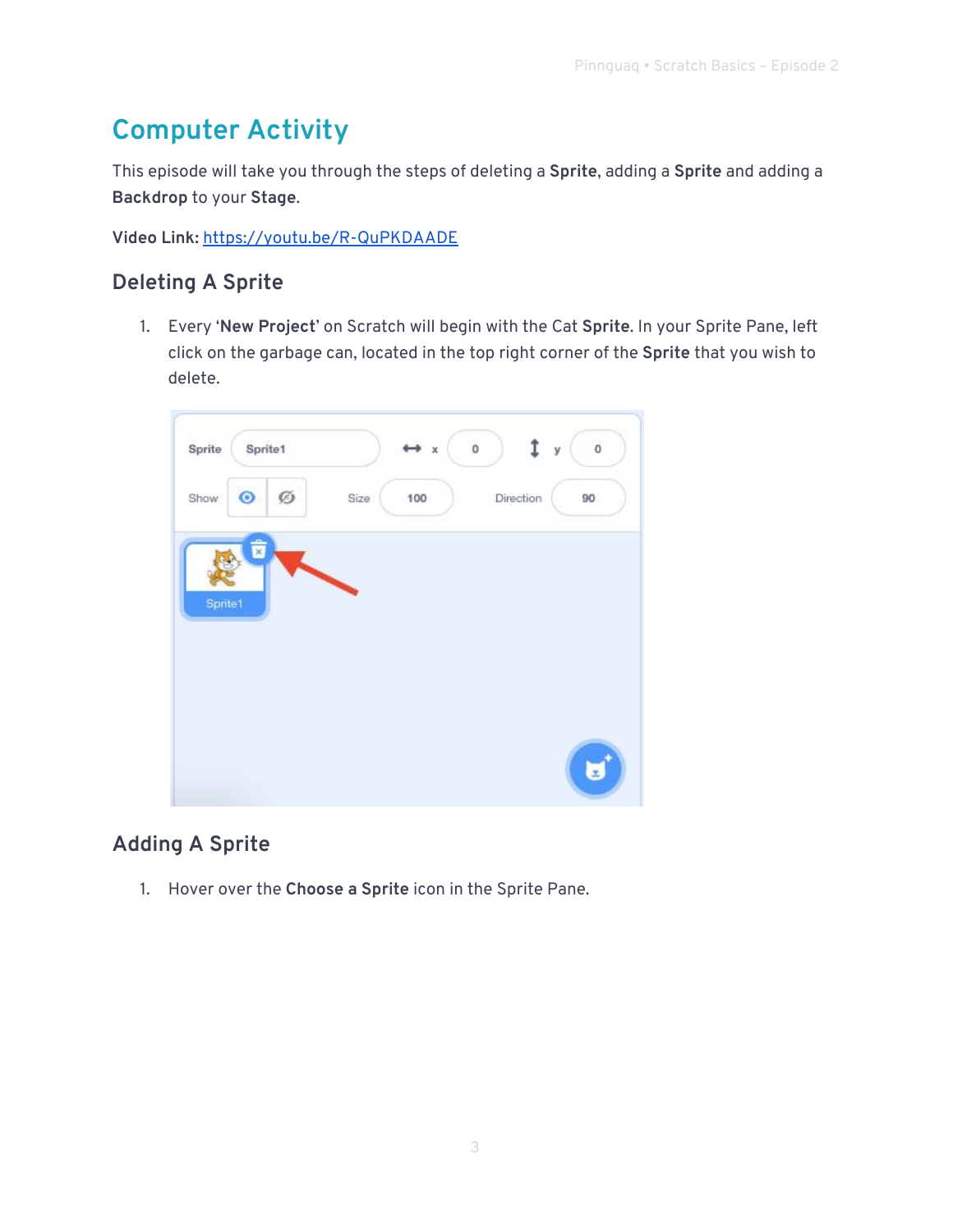| Sprite | Name       |   |      | $*$ | ×               | y | y  |
|--------|------------|---|------|-----|-----------------|---|----|
| Show   | $_{\odot}$ | Ø | Size |     | Direction       |   |    |
|        |            |   |      |     |                 |   | گ  |
|        |            |   |      |     |                 |   | ×. |
|        |            |   |      |     |                 |   |    |
|        |            |   |      |     |                 |   |    |
|        |            |   |      |     | Choose a Sprite |   |    |

2. Select the magnifying glass icon.

| Sprite | Name       |   |      | $\bullet x$ | $\mathbf x$     | $\mathbf{y}$ | ÿ  |
|--------|------------|---|------|-------------|-----------------|--------------|----|
| Show   | $_{\odot}$ | Ø | Size |             |                 | Direction    |    |
|        |            |   |      |             |                 |              | đ  |
|        |            |   |      |             |                 |              | X, |
|        |            |   |      |             |                 |              |    |
|        |            |   |      |             | Choose a Sprite |              |    |
|        |            |   |      |             |                 |              | Ξ  |

3. This will take you to the Scratch **Sprite** library. You can scroll through **all** Sprites, search for a Sprite using the **search bar** or select a **category** from the top of the menu to find a Sprite.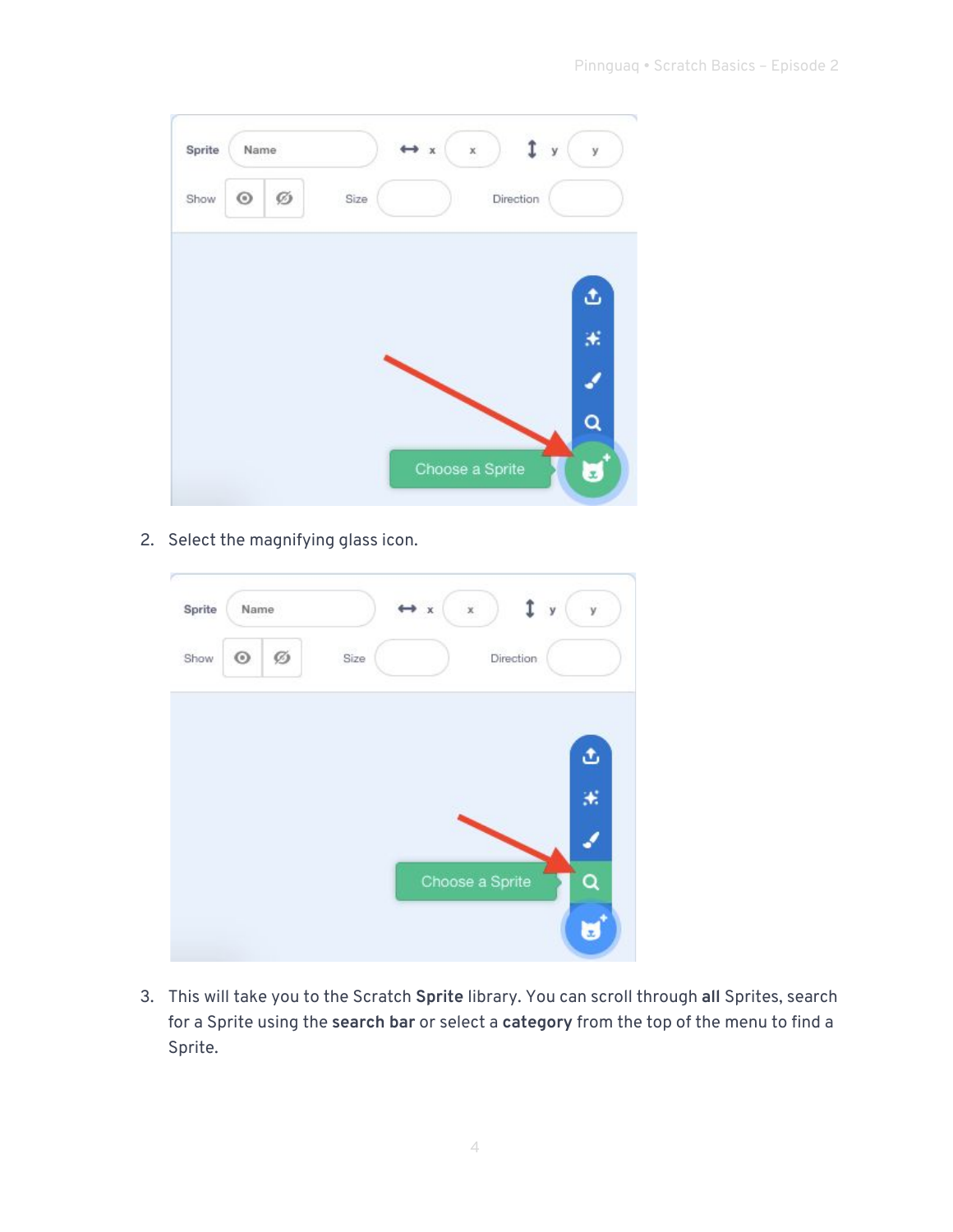| $\leftarrow$ Back  |           |                   |                | Choose a Sprite       |                    |                |              |
|--------------------|-----------|-------------------|----------------|-----------------------|--------------------|----------------|--------------|
| $\alpha$<br>Search | Animals   | People<br>Fantasy | Music<br>Dance | Food<br><b>Sports</b> | Fashion<br>Lettera |                |              |
|                    |           |                   |                |                       |                    |                |              |
| Abby               | Amon      | Andie             | Anina Dance    | Apple                 | Arrow1             | Avery          | Avery Walki  |
|                    |           |                   |                |                       |                    |                |              |
| Ball               | Ballerina | Balloon1          | Bananas        | Baseball              | Basketball         | Bat            | Batter       |
|                    |           |                   |                |                       |                    | <b>College</b> | <b>Brail</b> |
| Beachball          | Bear      | Bear-walking      | <b>Beetle</b>  | Bell                  | Ben                | Bowl           | Bowtie       |
|                    |           |                   |                | $\Omega$              |                    |                |              |

4. Add the **Sprite** that you would like to code by left clicking on the sprite.



5. The **Sprite** that you selected will now appear on your **Stage** and in your Sprite Pane.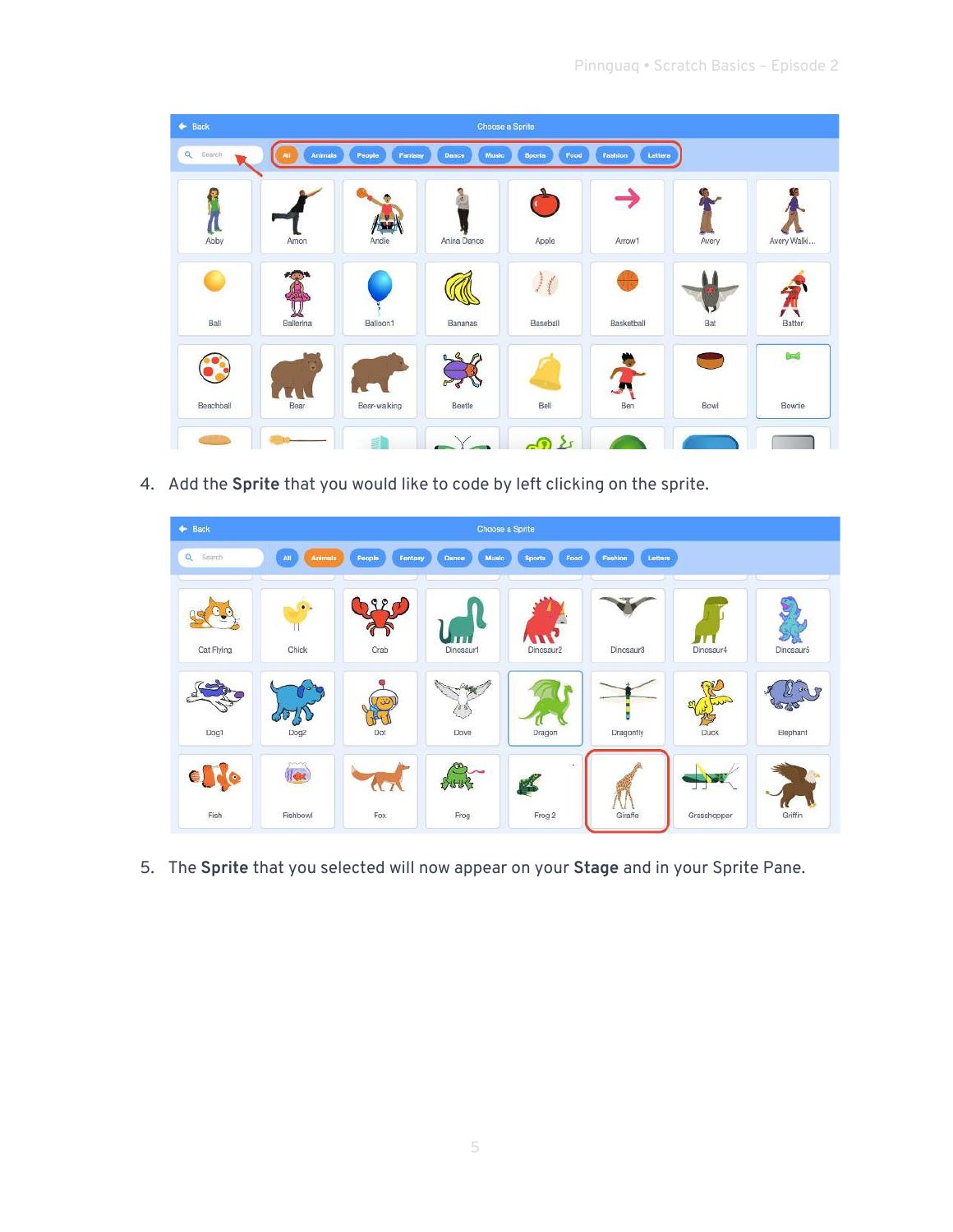

You can also create your own **Sprite**. To do this you must:

1. Hover over the **Choose A Sprite** icon in the Sprite Pane.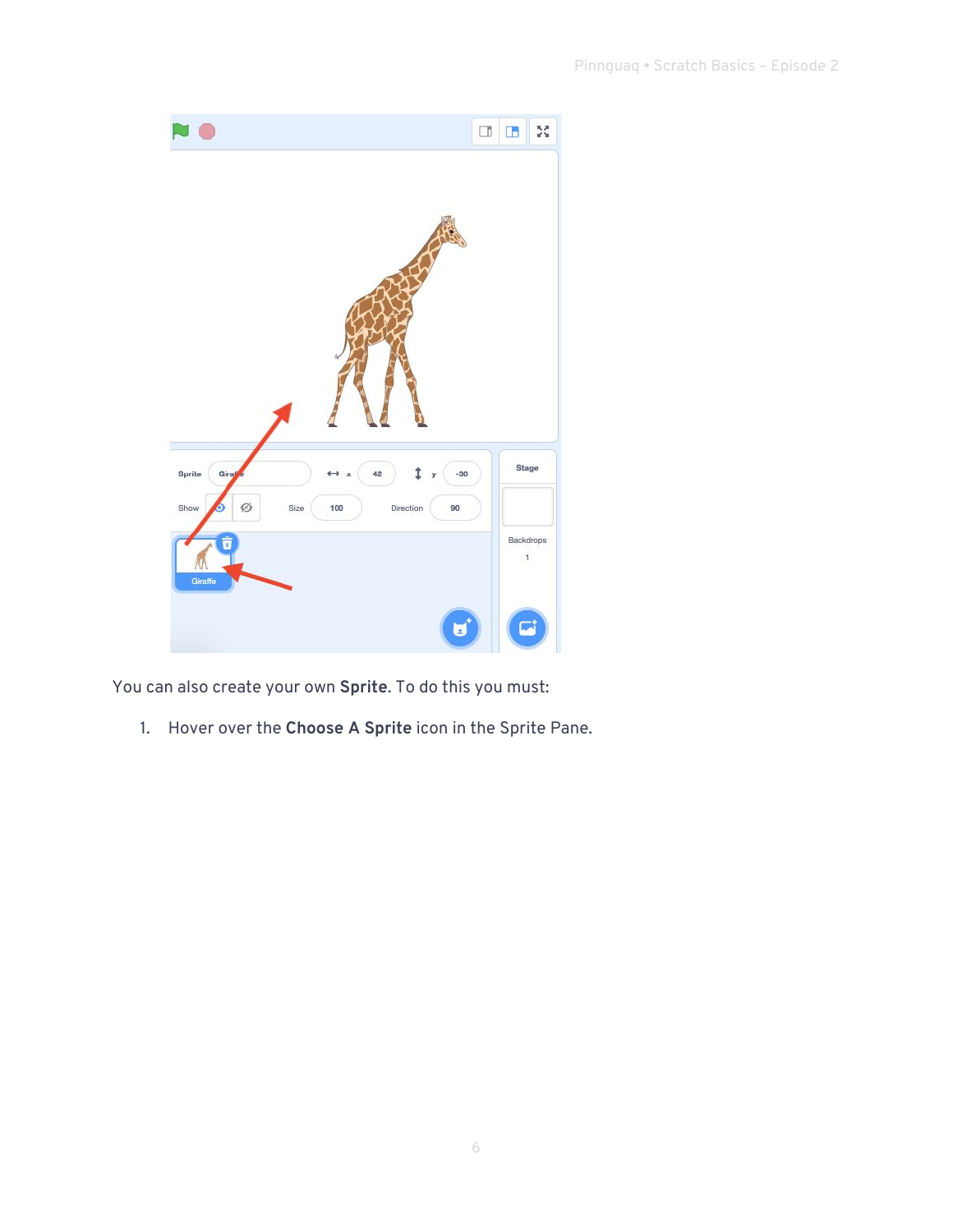| Ø<br>$_{\odot}$<br>Direction<br>Size<br>ئ<br>× | Sprite | Name |  | ×<br>$*$        | y | y |
|------------------------------------------------|--------|------|--|-----------------|---|---|
|                                                | Show   |      |  |                 |   |   |
|                                                |        |      |  |                 |   |   |
|                                                |        |      |  |                 |   |   |
|                                                |        |      |  |                 |   |   |
|                                                |        |      |  | Choose a Sprite |   |   |

2. Select the paint brush icon.

| Sprite | Name       |   |      | $\leftrightarrow x$ | $\mathbb X$ | У         | y  |
|--------|------------|---|------|---------------------|-------------|-----------|----|
| Show   | $_{\odot}$ | Ø | Size |                     |             | Direction |    |
|        |            |   |      |                     |             | Paint     | ₩. |
|        |            |   |      |                     |             |           |    |
|        |            |   |      |                     |             |           |    |

3. This will take you to the area in which you can begin to create your own sprite using the tools available.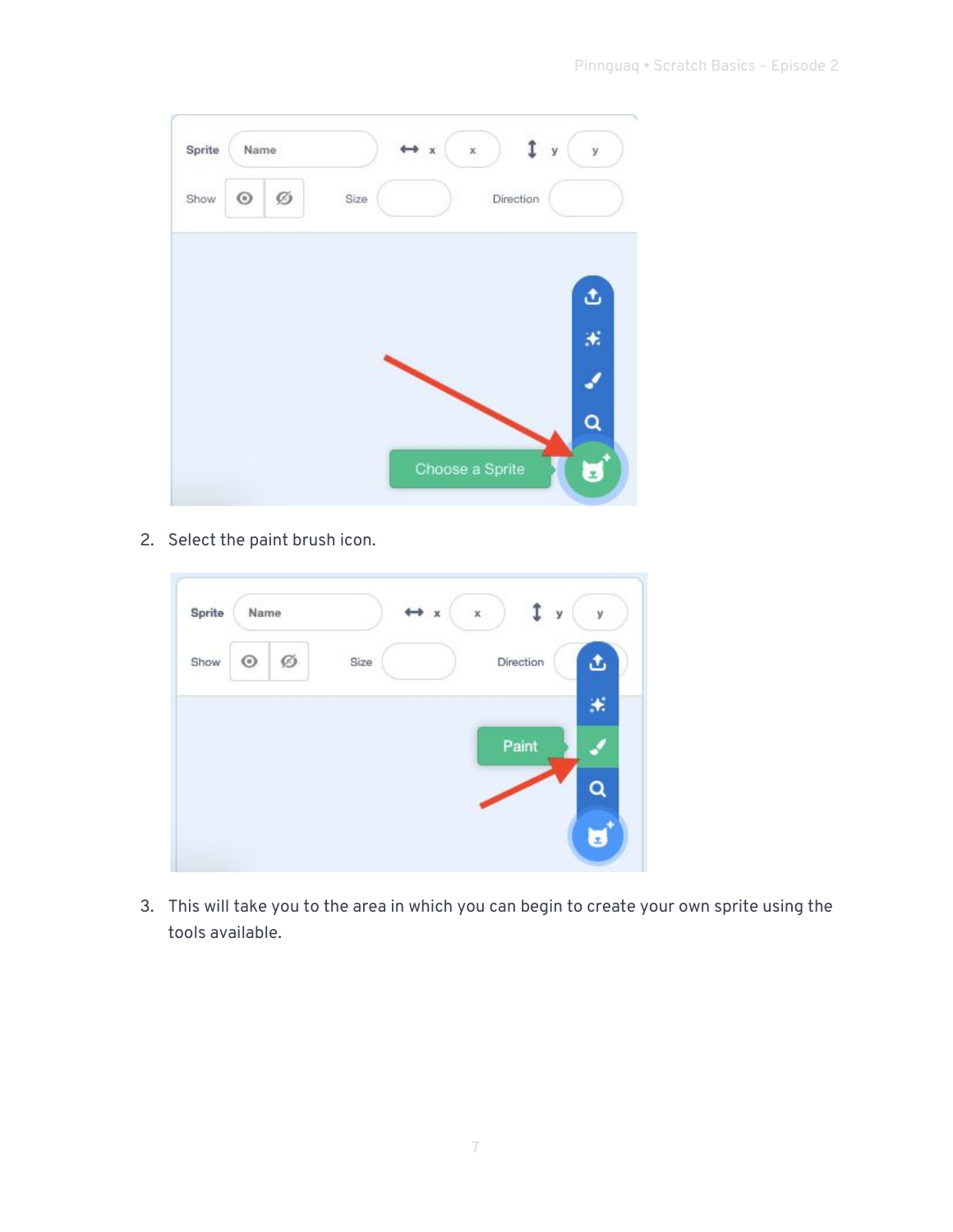| 1<br>costume1<br>$0 \times 0$ | costume1<br>Costume<br>٠<br>Fill           | <b>IP 48</b><br>$\overline{4}$<br>÷<br>Outline | $\Xi$<br>剛<br>Group<br>Ungroup<br>B<br>D<br>Copy<br>Paste | 教<br>$-1$<br>手<br>$\frac{1}{2}$<br>Forward Backward<br>Front<br>Back<br>$\frac{1}{2}$<br>Ŵ<br><b>NK</b><br>Flip Horizontal Flip Vertical<br>Delete |                                 |
|-------------------------------|--------------------------------------------|------------------------------------------------|-----------------------------------------------------------|----------------------------------------------------------------------------------------------------------------------------------------------------|---------------------------------|
|                               | ข<br>$\clubsuit$<br>т<br>$\circ$<br>$\Box$ |                                                |                                                           | ⊕                                                                                                                                                  |                                 |
| υ                             |                                            | Convert to Bitmap                              |                                                           |                                                                                                                                                    | $\circledcirc$ = $\circledcirc$ |

4. You will see this **Sprite** appear on your Stage and in your Sprite Pane.

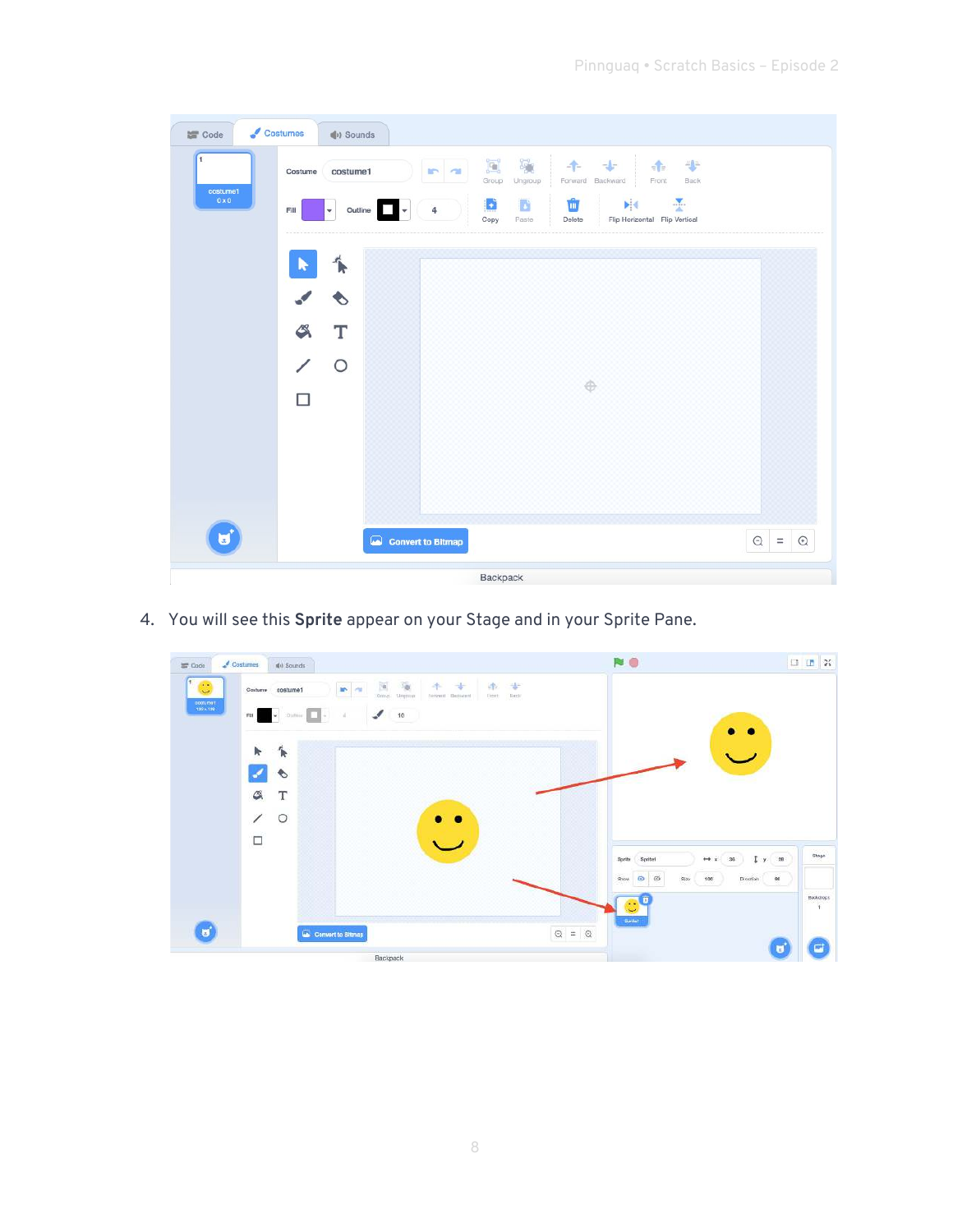### **Adding A Backdrop**

| Sprite | Name       |   |      | $\,x\,$<br>$\leftrightarrow x$ | y                 | y | <b>Stage</b> |
|--------|------------|---|------|--------------------------------|-------------------|---|--------------|
| Show   | $_{\odot}$ | Ø | Size |                                | Direction         |   | ه            |
|        |            |   |      |                                |                   |   | ×.<br>s      |
|        |            |   |      |                                |                   |   |              |
|        |            |   |      |                                |                   |   | Ō            |
|        |            |   |      |                                | Choose a Backdrop |   |              |

1. Hover over the **Choose a Backdrop** icon in the bottom right corner of your screen.

2. Select the magnifying glass icon.

| Sprite       | Name    |   |      | $\leftrightarrow x$ | $\mathbb X$ |           | У | y                 | <b>Stage</b> |   |
|--------------|---------|---|------|---------------------|-------------|-----------|---|-------------------|--------------|---|
| Show<br>- 11 | $\odot$ | Ø | Size |                     |             | Direction |   |                   | J.           |   |
|              |         |   |      |                     |             |           |   |                   | ж,           | s |
|              |         |   |      |                     |             |           |   | Choose a Backdrop |              |   |
|              |         |   |      |                     |             |           |   | $\mathbf{x}$      |              |   |

3. This will take you to the Scratch **Backdrop** library. You can scroll through **all** Backdrops, search for a Backdrop using the **search bar** or select a **category** from the top of the menu to find a Backdrop.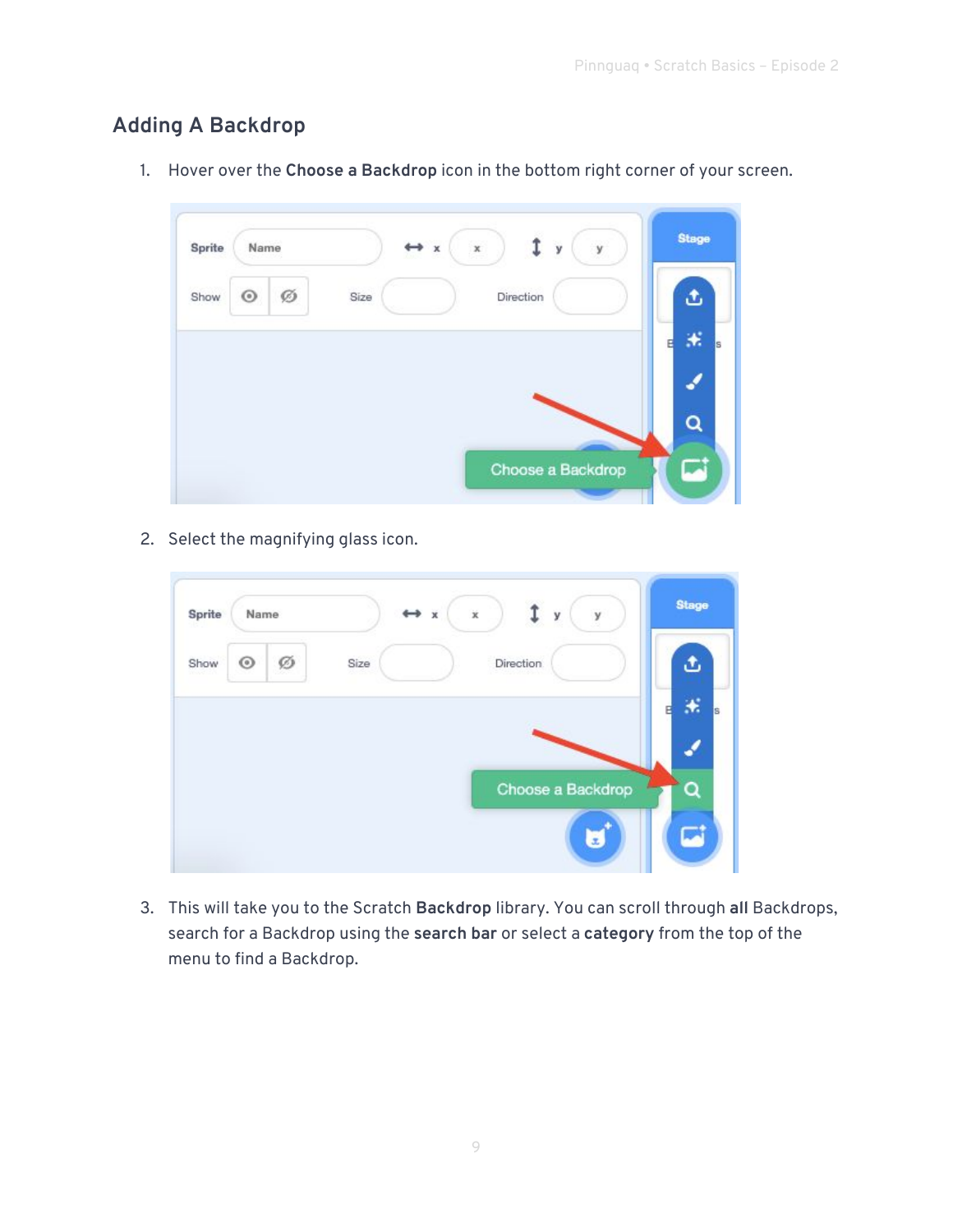| $\leftarrow$ Back  |               |                        |                     | Choose a Backdrop                                                                   |                        |                       |           |
|--------------------|---------------|------------------------|---------------------|-------------------------------------------------------------------------------------|------------------------|-----------------------|-----------|
| $\alpha$<br>Search | Fantasy<br>AU | Music<br><b>Sports</b> | Outdoors<br>Indoors | Space                                                                               | Underwater<br>Patterns |                       |           |
|                    | $7 - 1$       |                        |                     | w<br>3335<br>0000                                                                   | <b>Charles</b>         |                       |           |
| Arctic             | Baseball 1    | Baseball 2             | Basketball 1        | Basketball 2                                                                        | Beach Malibu           | Beach Rio             | Bedroom 1 |
|                    | E             |                        |                     |                                                                                     |                        |                       |           |
| Bedroom 2          | Bedroom 3     | Bench With             | <b>Blue Sky</b>     | Blue Sky 2                                                                          | Boardwalk              | Canyon                | Castle 1  |
|                    |               |                        |                     | NG WA<br><b>Contract Charles Contract Contract</b><br>49444499                      | ъS<br><b>Australia</b> | <b>Lating Company</b> |           |
| Castle 2           | Castle 3      | Castle 4               | Chalkboard          | Circles                                                                             | City With              | Colorful City         | Concert   |
|                    |               |                        |                     | $\mathcal{Q}_{\mathcal{S}}$ , $\mathcal{P}_{\mathcal{S}}$<br>$x_1$ $\overline{x_2}$ |                        |                       |           |

4. Select the **Backdrop** that you would like to use on your **Stage**.

| $\leftarrow$ Back  |                              |                               |                     | Choose a Backdrop |                        |                                  |          |
|--------------------|------------------------------|-------------------------------|---------------------|-------------------|------------------------|----------------------------------|----------|
| $\alpha$<br>Search | <b>All</b><br><b>Fantasy</b> | <b>Music</b><br><b>Sports</b> | Indoors<br>Outdoors | Space             | Patterns<br>Underwater |                                  |          |
| Flowers            | Forest                       | 74<br>Garden-rock             | Greek Thea          | Hay Field         | Hill                   | Jungle                           | Jurassic |
| Metro              | Mountain                     | Mural                         | 哪辈<br>Night City    | Pathway           | Playground             | <b>CAUTIONS</b><br>Playing Field | Pool     |
| Savanna            | School                       | Slopes                        | Tree                | Underwater 1      | Underwater 2           | Urban                            | Wall 1   |

5. You will see this **Backdrop** appear on your **Stage** and in your **Backdrop** menu.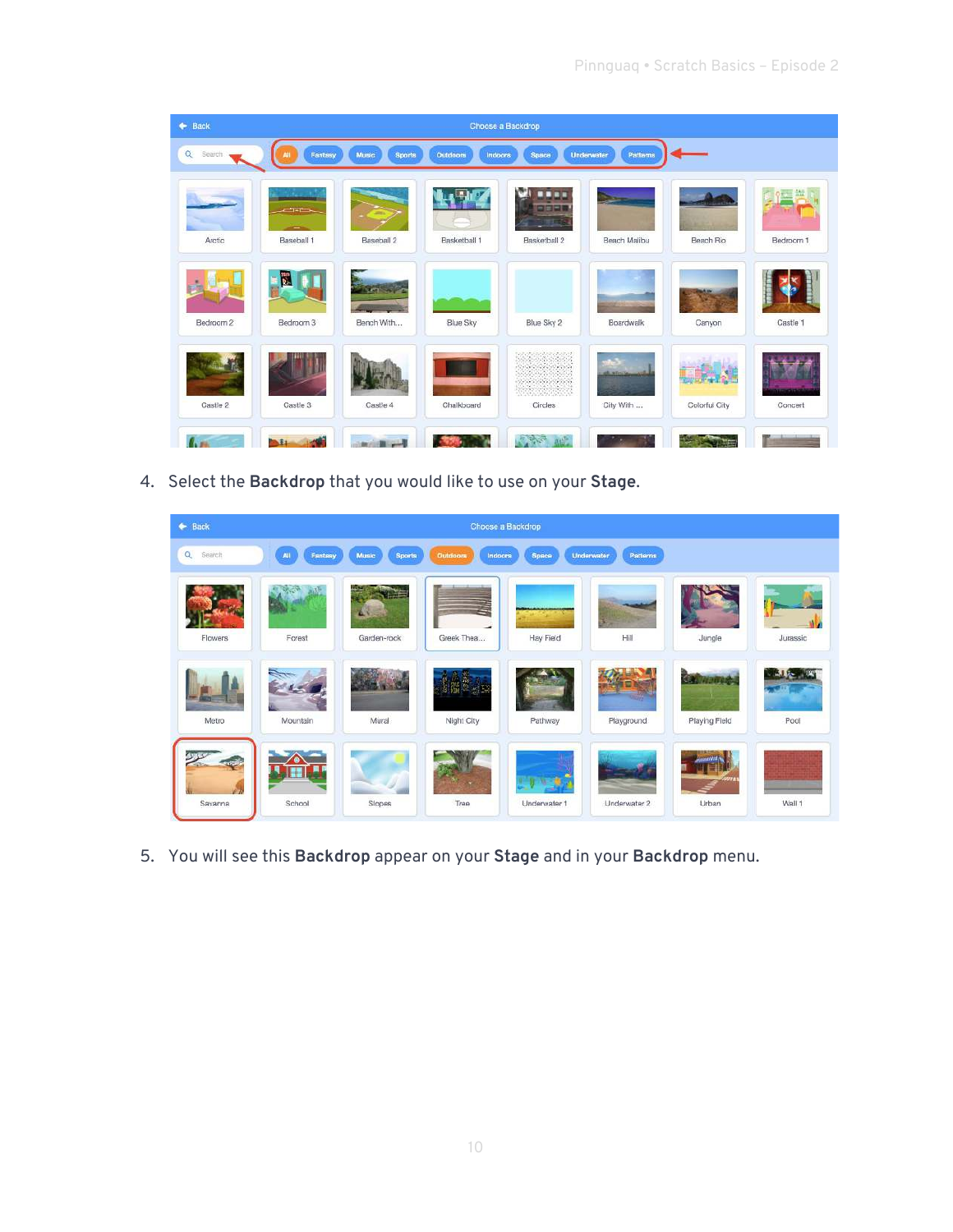

You can also create your own **Backdrop**. To do this you must:

1. Hover over the **Choose a Backdrop** icon in the bottom right corner of your screen.



2. Select the paint brush icon.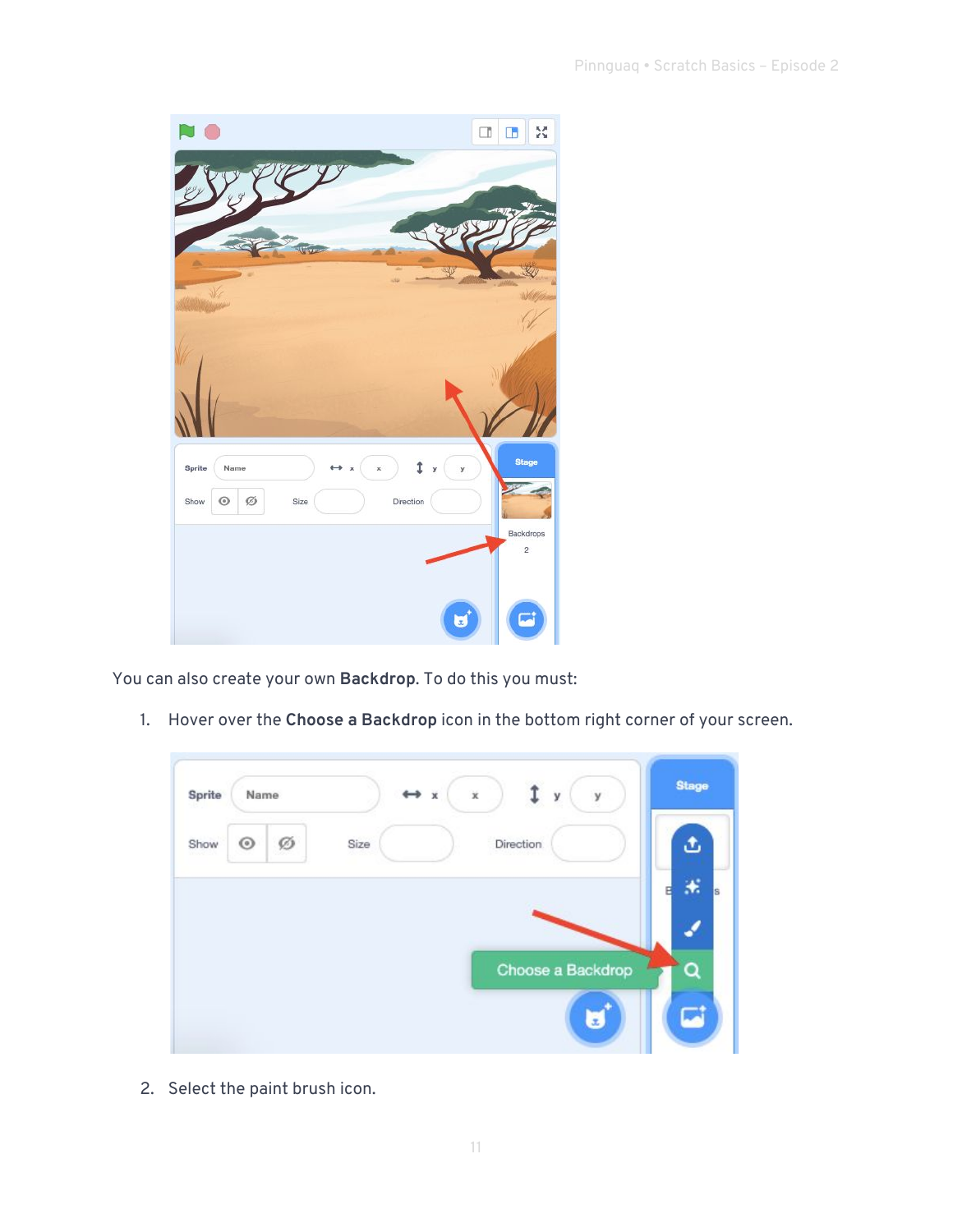| Sprite | Name       |   |      | <b>CONTROL</b><br>$\leftrightarrow$ x | X, | у         | у                | <b>Stage</b> |          |
|--------|------------|---|------|---------------------------------------|----|-----------|------------------|--------------|----------|
| Show   | $_{\odot}$ | Ø | Size |                                       |    | Direction |                  | ٩            |          |
|        |            |   |      |                                       |    |           |                  | 米            | <b>s</b> |
|        |            |   |      |                                       |    |           | Paint            |              |          |
|        |            |   |      |                                       |    |           |                  | $\alpha$     |          |
|        |            |   |      |                                       |    |           | $\boldsymbol{x}$ |              |          |

3. This will take you to the area in which you can begin to create your own **Backdrop** using the tools available.

| <b>SE</b> Code<br>п<br>backdrop1<br>$2 \times 2$ | Backdrops<br><b>鳴り Sounds</b><br>backdrop1<br>Costume<br>٠<br>Fill | $\Xi$<br>$\mathbb{F}_2$<br>$-1$<br>$-4-$<br><b>In</b><br>$\sim$<br>Group<br>Ungroup<br>Forward Backward<br>Ŵ<br>Ð<br>ö<br>4<br>Outline<br>۰<br>Copy<br>Paste<br>Delete | ÷<br>$\frac{1}{\pi}\int_{\mathbb{T}^d}$<br>Front<br>Back<br>$\frac{1}{2}$<br>ΝЧ<br>Flip Horizontal Flip Vertical |
|--------------------------------------------------|--------------------------------------------------------------------|------------------------------------------------------------------------------------------------------------------------------------------------------------------------|------------------------------------------------------------------------------------------------------------------|
|                                                  | $\uparrow$<br>R<br>$\bullet$<br>G<br>T<br>$\circ$<br>∕<br>П        | 0                                                                                                                                                                      |                                                                                                                  |
| $\blacksquare$                                   |                                                                    | Convert to Bitmap<br>Backpack                                                                                                                                          | $\odot$<br>$=$ $\odot$                                                                                           |

4. You will see this **Backdrop** appear on your **Stage** and in your **Backdrop** menu.